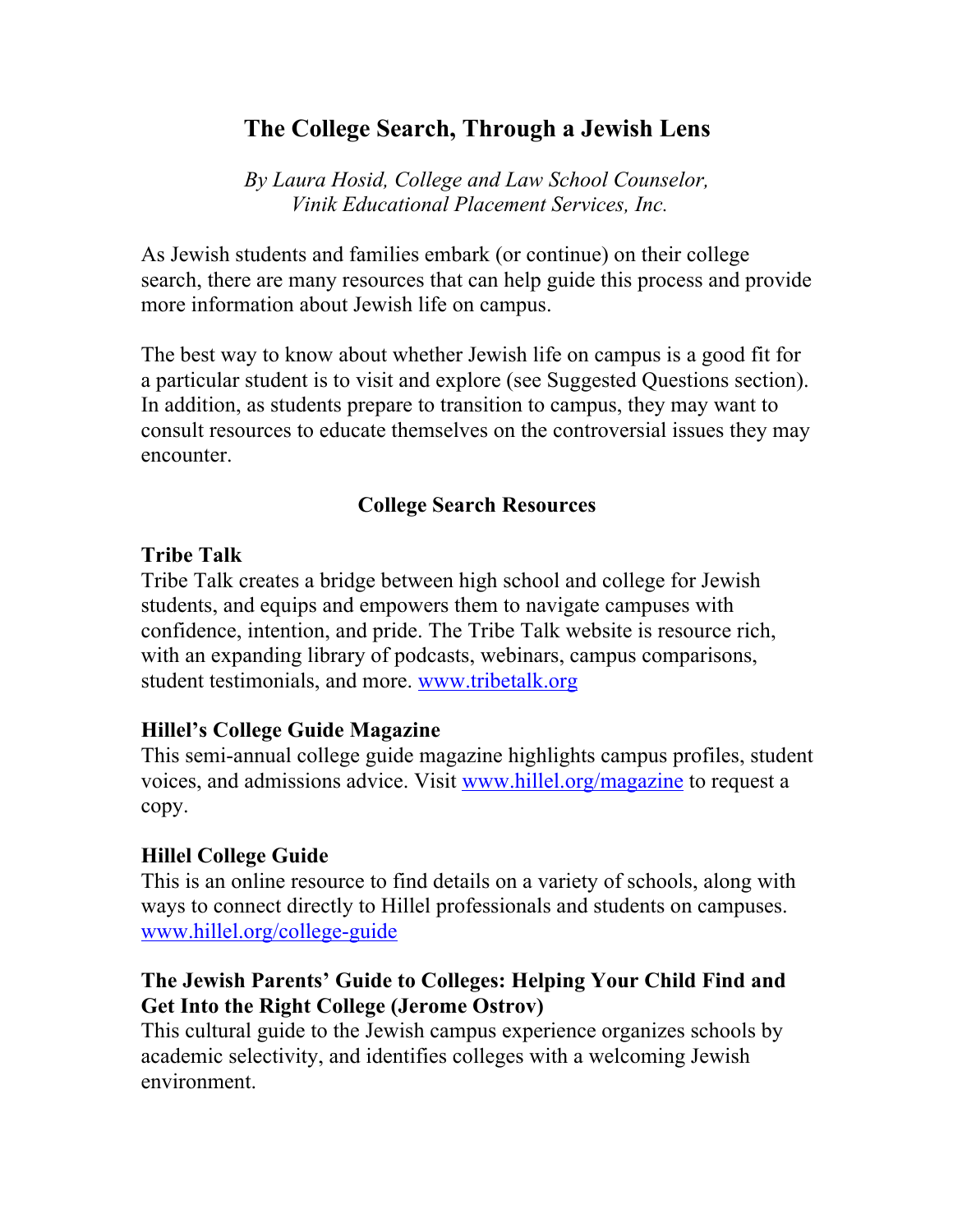## **Finding the Right School in the Era of BDS and Intersectionality (Jerome Ostrov)**

This recent work examines anti-Israel sentiment on college campuses and helps students identify schools where they will feel comfortable.

## **The Forward College Guide**

The 2018 edition provides over 20,000 points of information about Jewish life at 215 U.S. universities. www.forward.com/series/jewish-college-guide

## **The OU JLIC Guide 2018-2019: Jewish Life on the College Campus**

This guide, by Orthodox Union's Jewish Learning Initiative on Campus, profiles 23 North American campuses, detailing their programs, services, food choices, and campus life. It also includes articles on college fit, and religious and student life on campus. The guide can be ordered at www.oujlic.org/deciding

## **Naviance**

After setting up an account, students may create search filters and explore colleges with a kosher meal plan, a large Orthodox population, etc. www.naviance.com

## **Virtual College Road Trip**

A new website featuring student-led virtual college tours, information sessions with college admissions directors and on-site Hillel reps with insights into Jewish life on campuses, Q&A discussions, workshops, relevant articles, and more. www.roadtriptocollege.org

## **Preparing for College**

## **AMCHA Initiative**

This organization documents anti-Semitic activity on hundreds of U.S. campuses and has a viewable database. AMCHA also investigates, educates about, and works to combat anti-Semitism on campuses. www.amchainitiative.org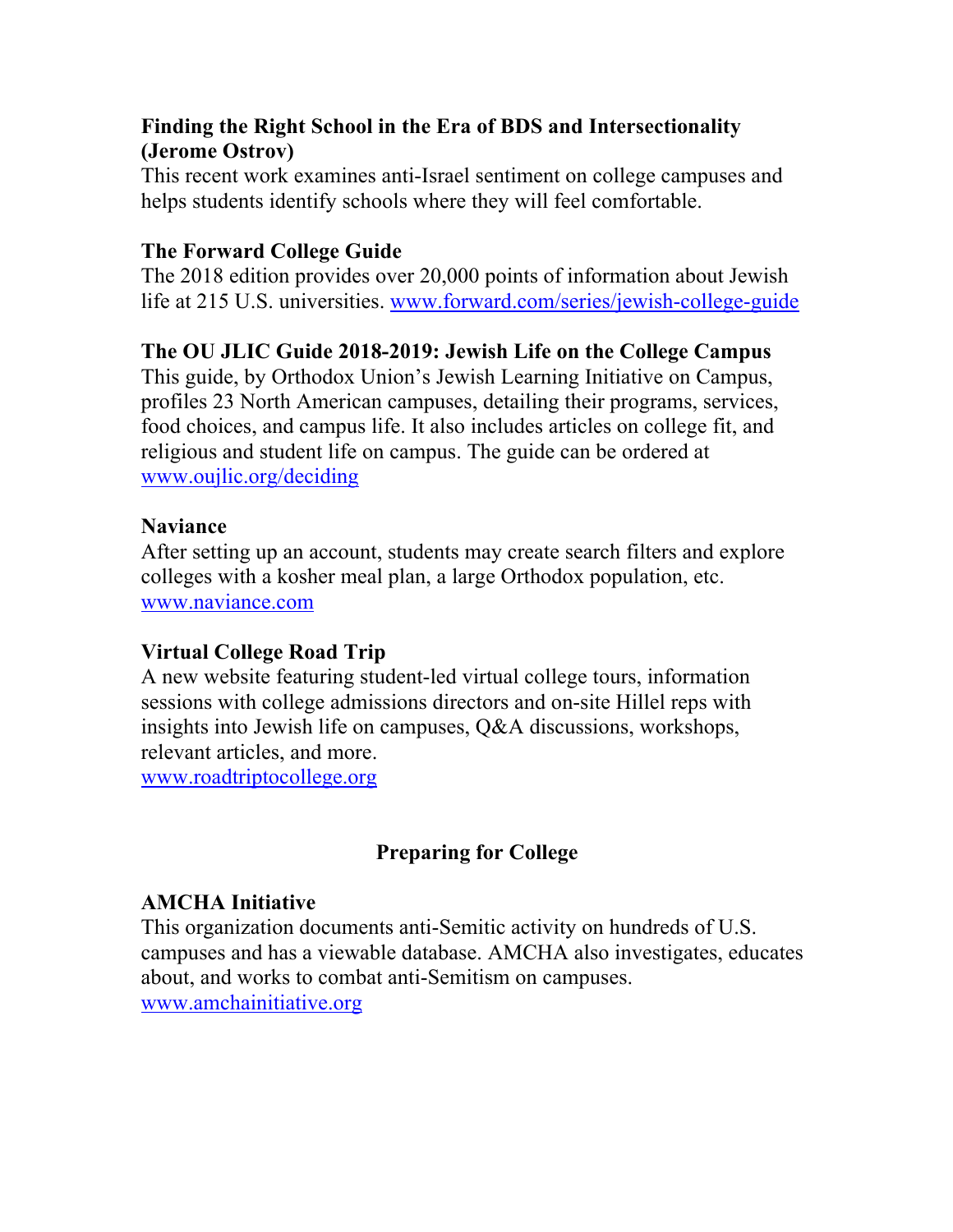## **StandWithUs**

The organization, which advocates for Israel and educates to defeat anti-Semitism, publishes a 35-page booklet useful for Israel advocacy, called *Answering Tough Questions About Israel.* www.standwithus.com/tough-questions-about-israel

## **Anti-Defamation League**

The national organization publishes a resource for students, *Fighting Back, A Handbook for Responding to Anti-Israel Campaigns on College and University Campuses.* It is available as a PDF download at https://www.adl.org/sites/default/files/documents/assets/pdf/education-outreach/fighting-back-final.pdf

#### **New Voices**

This online magazine is written and published by and for Jewish college students, and is a good place to become informed about the climate and trending topics related to Jewish life on various Jewish campuses. www.newvoices.org

#### **Center for Community Outreach at Hillel International**

The Center was formed after Hillel International absorbed The David Project, and is organizing relationship-building initiatives to build and develop Jewish student leaders.

www.hillel.org/get-involved/center-for-community-outreach

#### **Chabad on Campus**

Dedicated to the engagement of students in Jewish life, community, and observance on more than 260 college campuses worldwide. www.chabadoncampus.org

#### **Jewish Boston Teens**

Jewish Boston Teens is Greater Boston's online resource for teens and their families. The organization's website connects teens to the community's vast menu of nationally recognized programming and opportunities. It is an initiative of Combined Jewish Philanthropies (CJP), in partnership with JewishBoston.com and the Jewish Teen Initiative of Greater Boston. http://jewishbostonteens.com/